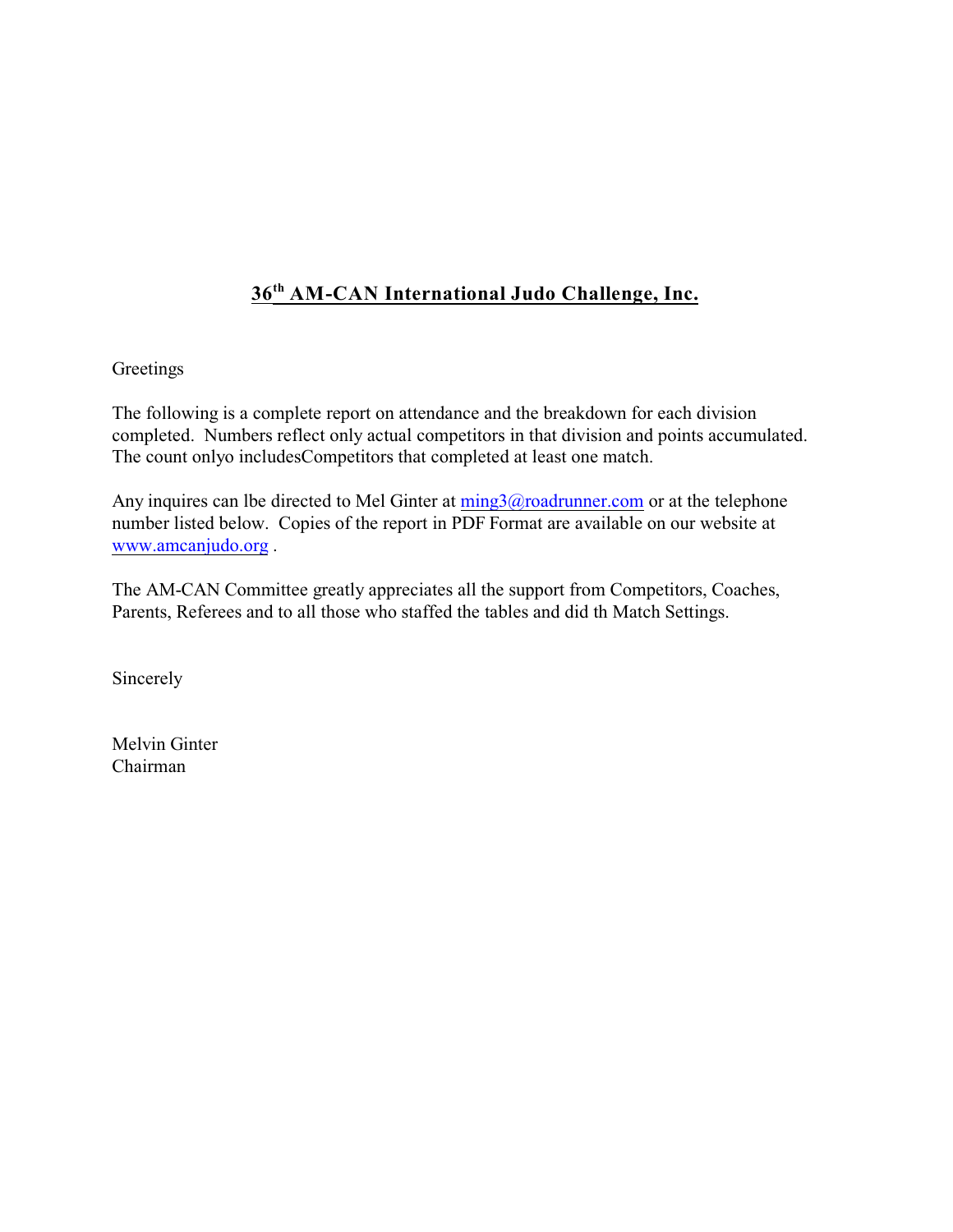#### **2008 TEAM WINNERS**

AM-CAN Challenge Cup<br>
AM-CAN International Cup<br>
British Forces, the United Kingd British Forces, the United Kingdom AM-CAN Senior Cup<br>
AM-CAN Junior Cup<br>
Mayo Quanchi of Rhode Island<br>
Mayo Quanchi of Rhode Island Mayo Quanchi of Rhode Island

#### **CLUBS PARTICIPATING**

| <b>United States</b>   | 65            |                          | United Kingdom   | $\mathbf{1}$             |
|------------------------|---------------|--------------------------|------------------|--------------------------|
| Canada                 | 44            |                          | Puerto Rico      | $\overline{3}$           |
| <b>Clubs Placing</b>   |               | <b>Juniors</b>           | <b>Seniors</b>   | <b>Total</b>             |
| <b>United States</b>   |               | 27                       | 28               | 55                       |
| Canada                 |               | 23                       | 13               | 36                       |
| United Kingdom         |               |                          | $\mathbf{1}$     | $\mathbf{1}$             |
| Puerto Rico            |               | $\overline{2}$           | $\mathbf 1$      | $\overline{3}$           |
| <b>Point Breakdown</b> |               |                          |                  |                          |
| <b>United States</b>   | <b>First</b>  | 175                      | 115              | 290                      |
|                        | <b>Second</b> | 78                       | 48               | 126                      |
|                        | <b>Third</b>  | 18                       | 15               | 33                       |
|                        | <b>Total</b>  | 271                      | 178              | 449                      |
| Canada                 | <b>First</b>  | 85                       | 40               | 125                      |
|                        | <b>Second</b> | 39                       | 21               | 60                       |
|                        | <b>Third</b>  | 13                       | $\overline{4}$   | 17                       |
|                        | <b>Total</b>  | 137                      | 65               | 202                      |
| <b>Puerto Rico</b>     | <b>First</b>  | 20                       | 15               | 35                       |
|                        | <b>Second</b> | 3                        | $\boldsymbol{0}$ | 3                        |
|                        | <b>Third</b>  |                          |                  | $\overline{\phantom{0}}$ |
|                        | <b>Total</b>  | 23                       | 15               | 38                       |
| <b>United Kingdom</b>  | First         |                          | 25               | 25                       |
|                        | <b>Second</b> |                          | 6                | 6                        |
|                        | <b>Third</b>  |                          | $\mathbf{1}$     | $\mathbf{1}$             |
|                        | Total         | $\overline{\phantom{0}}$ | 32               | 32                       |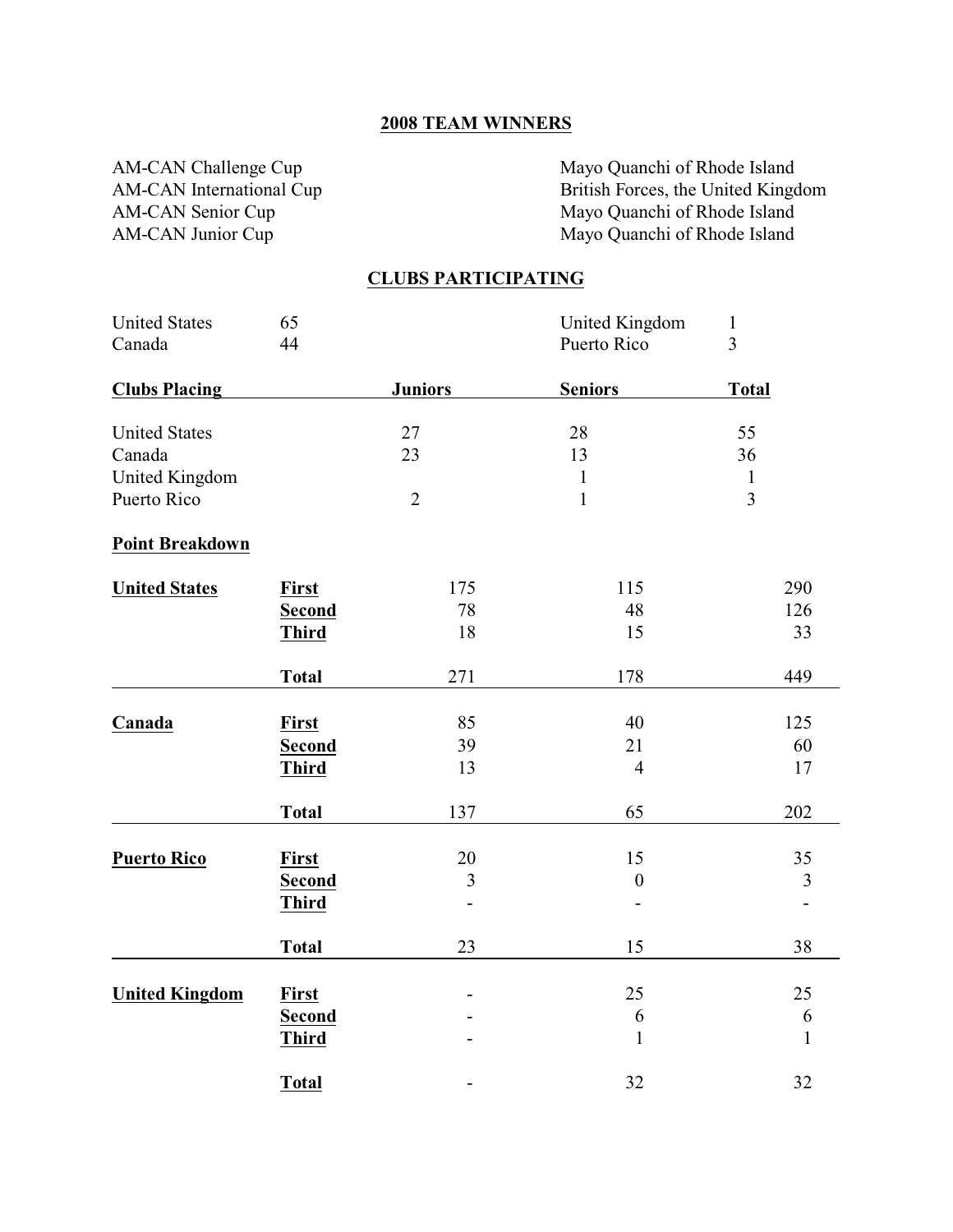|                       | <b>Girls</b> |                          |                | <b>Boys Women Masters</b> | Men 1M       |              | 2M                       | 3M                       | <b>Masters</b>           | Total |
|-----------------------|--------------|--------------------------|----------------|---------------------------|--------------|--------------|--------------------------|--------------------------|--------------------------|-------|
| <b>United States</b>  | 47           | 177                      | 28             | $\overline{4}$            |              | 22           | 29                       | 27                       | 31                       | 365   |
| <b>Puerto Rico</b>    | 3            | 8                        |                | $\overline{\phantom{a}}$  | 1            |              | $\overline{\phantom{a}}$ | $\overline{c}$           | $\overline{\phantom{a}}$ | 15    |
| <b>United Kingdom</b> |              | $\overline{\phantom{a}}$ | $\mathbf{1}$   | 1                         | $\mathbf{1}$ |              | $\overline{\phantom{a}}$ | 5                        | 4                        | 12    |
|                       |              |                          |                |                           |              |              |                          |                          |                          |       |
| Canada                |              |                          |                |                           |              |              |                          |                          |                          |       |
| Ontario               | 12           | 23                       | 6              | 1                         |              | $\mathbf{1}$ | 3                        | $\mathbf{1}$             | $\overline{4}$           | 51    |
| Quebec                | 20           | 56                       | $\overline{4}$ | $\overline{\phantom{a}}$  |              | $\mathbf{1}$ | 11                       | 3                        | 5                        | 100   |
| Novo Scotia           | 4            | 9                        |                | $\overline{\phantom{a}}$  |              |              |                          |                          |                          | 15    |
| Manitoba              |              | 6                        |                | $\overline{\phantom{0}}$  |              |              |                          |                          |                          |       |
| Sask.                 | 2            | $\overline{2}$           | 2              | $\overline{\phantom{0}}$  |              |              |                          | $\overline{\phantom{a}}$ | $\overline{\phantom{0}}$ |       |
| <b>TOTAL</b>          | 89           | 281                      | 42             | 6                         |              | 26           | 45                       | 39                       | 44                       | 572   |

### **TOTAL COMPETITORS - 572**

## **Clubs with most Competitors**

| <b>United States</b> |           |    |           |                                     | Canada                |     |    |           |              |
|----------------------|-----------|----|-----------|-------------------------------------|-----------------------|-----|----|-----------|--------------|
| Mayo Quanchi         | RI        | 52 |           |                                     | Jonquiere             | Que | 21 |           |              |
| Legrosports          | NY        | 26 |           |                                     | Multikyo              | Que | 15 |           |              |
| US Youth             | <b>NY</b> | 15 |           |                                     | <b>St Theresa</b>     | Que | 11 |           |              |
| Kim't Judo           | PA        | 14 |           |                                     | Kaizen                | Ont | 9  |           |              |
| Combat Sambo         | <b>NY</b> | 14 |           |                                     |                       |     |    |           |              |
| <b>Puerto Rico</b>   |           |    |           |                                     | <b>United Kingdom</b> |     |    |           |              |
| Islanema             |           | 3  |           |                                     | <b>British Forces</b> |     | 12 |           |              |
| Los Deporte          |           | 4  |           |                                     |                       |     |    |           |              |
| San Francisco        |           | 4  |           |                                     |                       |     |    |           |              |
|                      |           |    |           | <b>Clubs with most total Points</b> |                       |     |    |           |              |
| <b>United States</b> |           | JR | <b>SR</b> | Total                               | Canada                |     | JR | <b>SR</b> | <b>Total</b> |

| United States      | JК | $\overline{\nu}$         | 1 otal | Canada                | <u>ЈК</u> | $\overline{\mathbf{R}}$  | l otal |
|--------------------|----|--------------------------|--------|-----------------------|-----------|--------------------------|--------|
| Mayo Quanchi - RI  | 74 | 40                       | 114    | Jonquiere - Que       | 14        | 18                       | 32     |
| Legrosports - NY   | 16 | 18                       | 34     | Shidokan - Que        | 19        | $\overline{\phantom{a}}$ | 19     |
| Samir - NY         | 28 | $\overline{\phantom{a}}$ | 28     | Multikyo - Que        | 14        | $\overline{\phantom{a}}$ | 14     |
| Kim's - PA         | 18 | $\overline{\phantom{a}}$ | 18     | Kaizen - Ont          | 11        | $\overline{\phantom{a}}$ | 11     |
| Combat Sambo - NY  | 17 | $\overline{\phantom{a}}$ | 17     | Judo Tech - Que       | 10        | $\overline{\phantom{0}}$ | 10     |
| US Youth - NY      |    | 13                       | 13     | Boucherville - Que    | -         | 10                       | 10     |
| <b>Puerto Rico</b> |    |                          |        | <b>United Kingdom</b> |           |                          |        |
| Los Deportes       | 18 | 15                       | 33     | <b>British Forces</b> |           | 32                       | 32     |
| Islanzma           |    | $\overline{\phantom{0}}$ |        |                       |           |                          |        |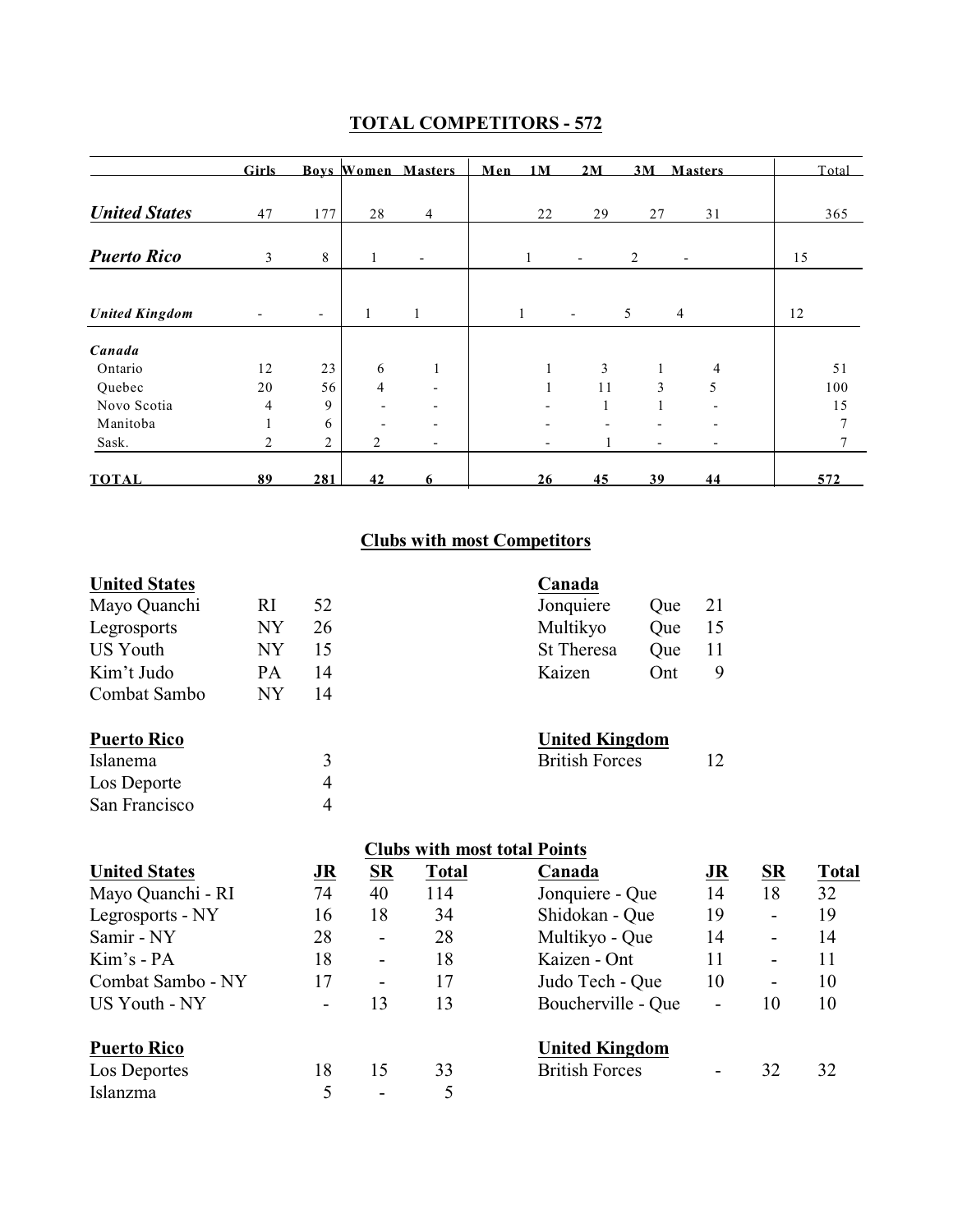#### **TOTAL GIRLS - 89**

#### **Girls - Ages 6 thru 8 - Total 4**

| Yael Oken         | Legrosports - NY |
|-------------------|------------------|
| Karilyn Tramacera | US Youth - NY    |
| *Ariel Hines      | Legrosports - NY |

# 60.1 thru 70.0 - Total 5

| <b>Sydney Freund</b> | Mayo Quanchi - RI |
|----------------------|-------------------|
| Naomi Oken           | Legrosports - NY  |
| Rene Ganggarosa      | Bedroc - NY       |

#### $50.0 \&$  Under - Total 4  $50.1$  thru 60.0 - Total 5

Sierra Widmar Dilltown - PA Elianna Oken Legrosports - NY Isabella Carroll Charlottesville - VA

#### **Girls - Ages 9 thru 10 - Total 9**

| 60.0 & Under - Total 2           |            |
|----------------------------------|------------|
| Courtney Tramacera US Youth - NY |            |
| <i>*Crystal Morgan</i>           | Tora - Ont |

#### 80.0 thru 92.0 - Total 4 (Modified 8 - 10 yrs)

| Leora Peyasakho  |
|------------------|
| Gabrielle Proska |
| *Olivia Leeman   |

va Samir - NY Granite State - NH Kaizen - Ont

#### Over 92.0 thru 118.3 - Total 3 (Combined Division) Wilessa Rivera Mayo Quanchi - RI \*Morales Valeria Islanena - PR

\*Alysha Doede Kaizen - Ont

#### **Girls - Ages 11 thru 12 - Total 16**

| 73.0 & Under - Total 2 |                   | 73.1 thru 83.0 - Total 2 |                   |  |  |
|------------------------|-------------------|--------------------------|-------------------|--|--|
| Jamie Brown            | US Youth - NY     | Jessica Hovington        | Multikyo - Que    |  |  |
| *Sofia Grecobyrne      | Mayo Quanchi - RI | *Alana Mason             | Mayo Quanchi - RI |  |  |

83.1 thru 93.0 - Total 4 Merandez Sek Mayo Quanchi - RI Paola Garcia Los Deportes - PR Leyla Uroshanova Charlottesville - VA \*Oceanne Perron Tora - Ont \*Jaycie Malesky Kodokan Pgh - PA

Combined Division over 92.0 - Total 5

| Eneida Redden Gonzalez | Charlottesville - VA |
|------------------------|----------------------|
| Destiny McCoy          | Mayo Qujanchi - RI   |
| Danika Valade          | M.L. Judo - Que      |

| 73.1 thru 83.0 - Total 2 |                   |  |  |  |  |
|--------------------------|-------------------|--|--|--|--|
| Jessica Hovington        | Multikyo - Que    |  |  |  |  |
| *Alana Mason             | Mayo Quanchi - RI |  |  |  |  |

| 93.1 thru 103.0 - Total 3 |                |
|---------------------------|----------------|
| Paola Garcia              | Los Deportes - |
| *Kj Uyeno                 | Kidokan - Ont  |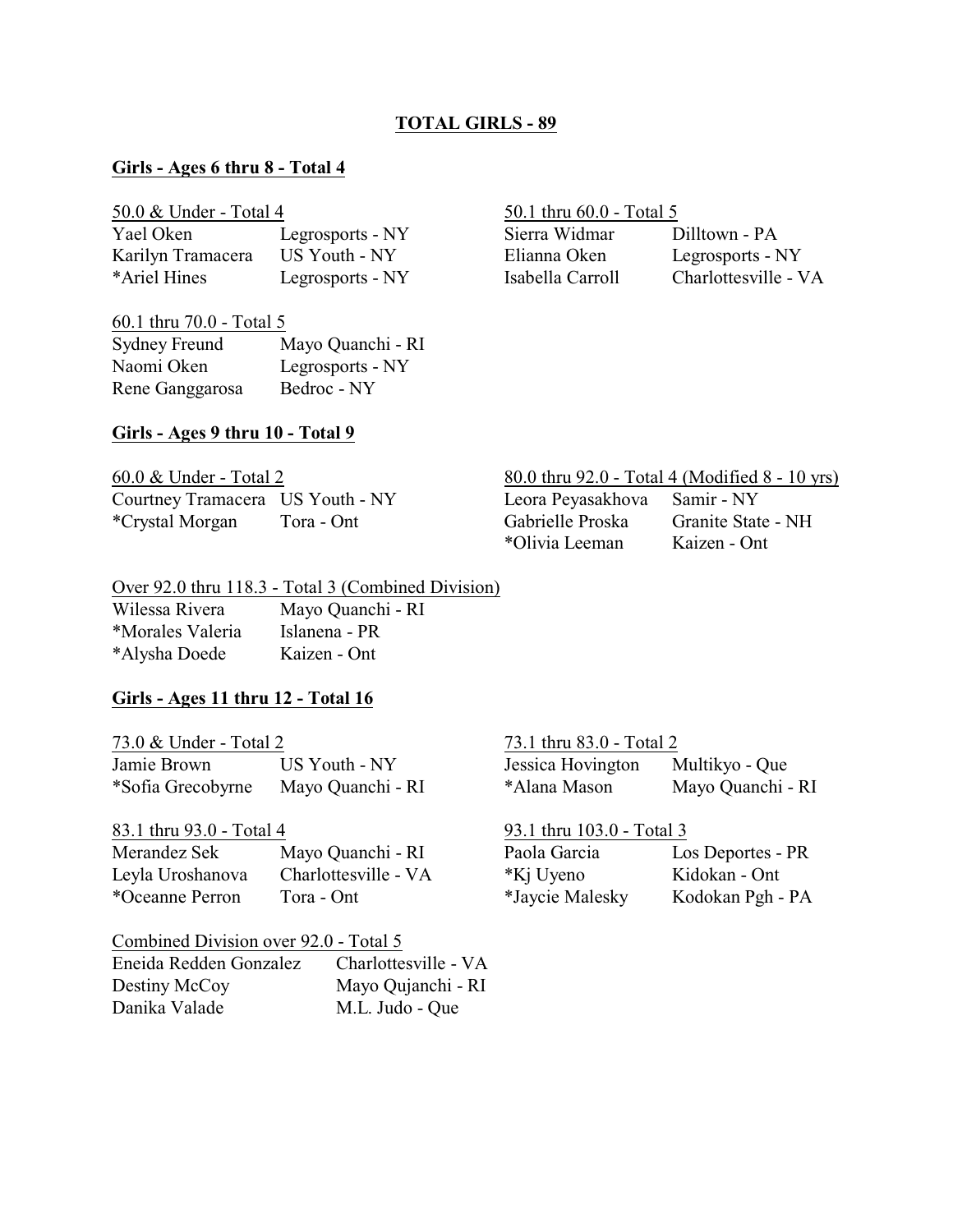#### **Girls - Ages 13 thru 14 - Total 29**

| 95.0 & Under - Total 3<br>Caitlyn Mason<br>*Alexander Bourgoin<br>*Amanda Barone | Mayo Quanchi-RI<br>La Voie - Que<br>Kin Tora - NY | 95.1 thru 105.0 - Total 8<br>Katelyn Bouyssou<br>Gal Argaman<br>Catherine Gagne | Mayo Quanchi - RI<br>Performance - NJ<br>Multikyo - Que |
|----------------------------------------------------------------------------------|---------------------------------------------------|---------------------------------------------------------------------------------|---------------------------------------------------------|
| 105.1 thru 115.0 - Total 6                                                       |                                                   | 115.1 thru 126.0 - Total 4                                                      |                                                         |
| <b>Madison Hatch</b>                                                             | Mayo Quanchi - RI                                 | Megan Nagy                                                                      | Kaizen - Ont                                            |
| Heidi Feit                                                                       | Kanokai - NSC                                     | Tara Kelly                                                                      | Tora - Ont                                              |
| Svetlana Peysakhov                                                               | Samir - NY                                        | *Janessa Diaz-Sosa                                                              | Mayo Quanchi - RI                                       |
| 126.1 thru 139.0 - Total 5                                                       |                                                   | 139.1 & Over - Total 3                                                          |                                                         |
| Alexandra Valade                                                                 | ML Judo - Que                                     | Genevieve La Voie                                                               | Jonquiere - Que                                         |
| Catherine Beaulieu                                                               | Mitis - Que                                       | *Sharonda Enos                                                                  | US Youth - NY                                           |
| Meghan Arena                                                                     | Pedro's - MA                                      | *Marie Girard                                                                   | Judo Tech - Que                                         |
| Girls - Ages 15 thru 16 - Total 21                                               |                                                   |                                                                                 |                                                         |

# 105.0 & Under - Total 3 105.1 thru 115.0 - Total 5 Inna Rokhvarg Liberty Bell - PA Alexandra Milord Beloeil - Que \*Whitney Lohnes Bridgewater - NSC Sandra Chevalier Mayo Quanchi - RI \*Rebecca Myers Cornell - NY Kayla Dewhirst Shitsu Monato - NCS 115.1 thru 125.0 - Total 4 125.1 thru 140.0 - Total 5 Paula Sitek Philadelphia - PA Florence Morin-Martel Judo Tech - Que Mari Eve Quimer Judosphare - Que Charmaine Keenatch Prince Albert - Sask \*Charlie Maltais Multikyo - Que Hendye Chery Ohio SU - OH

140.1 thru 155.0 - Total 2 155.1 & Over - Total 2 Katry Tapp Judo Tech - Que Ashley McBride Pamwa - Sask \*Michelle Macura J W Judo - MA \*Aleesha Allen Kim's - PA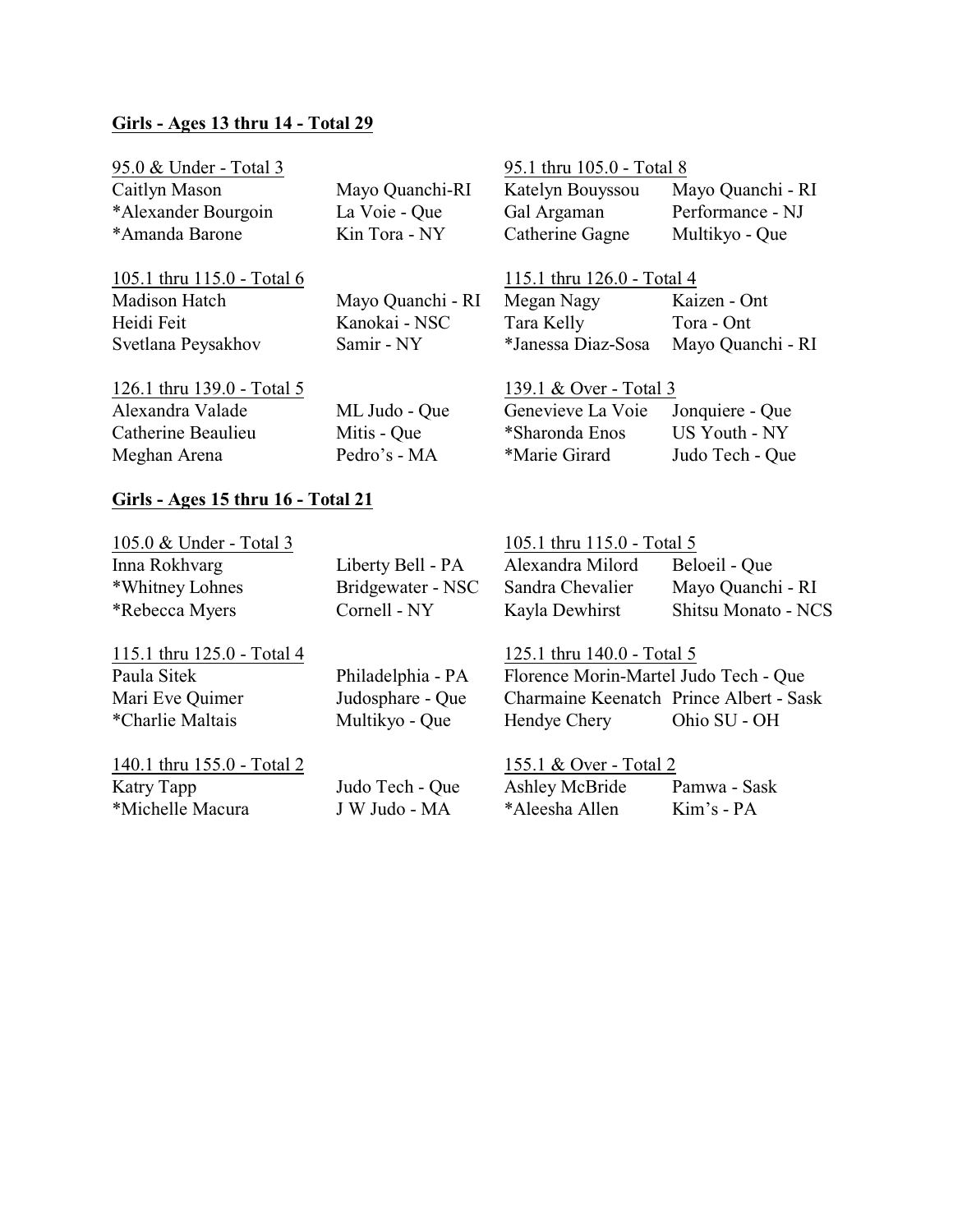#### **BOYS - TOTAL 281**

### **Boys - Ages 6 thru 8 - Total 47**

| 50.0 & Under - Total 11               |                                   | 50.1 thru 60.0 - Total 11     |                   |
|---------------------------------------|-----------------------------------|-------------------------------|-------------------|
| Brian Orshansky                       | Combat Sambo - NY David Orshansky |                               | Combat Sambo - NY |
| Leon Simakhov                         | Samir - NY                        | John Rocco Kazalas Kim's - PA |                   |
| Tajammal Reese-Hendrick Columbus - OH |                                   | Dontae De Jesus               | CFMA - Ont        |

| 60.1 thru 70.0 - Total 15 |                                    | 70.1 thru 80.0 - Total 6 |                  |
|---------------------------|------------------------------------|--------------------------|------------------|
| Liam Williams             | $Kim's - PA$                       | Daniel Paylov            | Samir - NY       |
| <b>Steven Cherny</b>      | Combat Sambo - NY Alexander Hinkle |                          | Blue Dragon - CT |
| Kevin Shea                | J W - MA                           | Felix Dufour             | AJBL - Que       |
|                           |                                    |                          |                  |

80.1 & Over - Total 4 Nicholas Martino Mayo Quanchi - RI Mitchel Katz<br>
\*Valeriv Siim<br>
Spartak - NY<br>
Spartak - NY \*Valeriv Siim

# **Boys - Ages 9 thru 10 - Total 43**

| 60.0 & Under - Total 3    |                                        | 60.1 thru 70.0 - Total 13 |                   |
|---------------------------|----------------------------------------|---------------------------|-------------------|
| Avi Rijer                 | Shidokan - Que                         | Julian Somers             | $J W - MA$        |
| *Patrick Baum             | Go Rin - NY                            | Nicholas Joseph           | Macomb Y - MI     |
| *Ashlan Urushanov         | Charlottesville - VA Marco Greco Byrne |                           | Mayo Quanchi - RI |
| 70.1 thru 80.0 - Total 13 |                                        | 80.1 thru 90.0 - Total 7  |                   |
| Max O'Connell             | Mayo Quanchi - RI                      | Nicholas Pavlov           | Samir - NY        |
| John Boyle                | Pedro's - MA                           | Mathew Landry             | J W - MA          |
| Dustin Freund             | Mayo Quanchi - RI                      | James Sauro               | Mayo Quanchi - RI |
| 90.1 thru 105.0 - Total 3 |                                        | 105.1 & Over - Total 4    |                   |
| Sam Nelson                | South Hills - PA                       | <b>Stanley Purygin</b>    | Brighton - NY     |
| *Benjamin Ayers           | $Kim's - PA$                           | Kim Tanner                | Kim's - PA        |
| *Andrew Buckley           | Kin Tora - NY                          | *Will Chery               | Ohio SU - OH      |

#### **Boys - Ages 11 thru 12 - Total 68**

| 70.0 & Under - Total 5 |                | 70.1 thru 80.0 - Total 14 |                   |
|------------------------|----------------|---------------------------|-------------------|
| Gregory Zaw            | J W - MA       | Jasmin Boisvert           | St Therese - Que  |
| Sal Disimune           | $Kim's - PA$   | <b>Tyler Noury</b>        | Mayo Quanchi - RI |
| Josh Reim              | Shidokan - Oue | Kaleb Smith               | Kaizan - Ont      |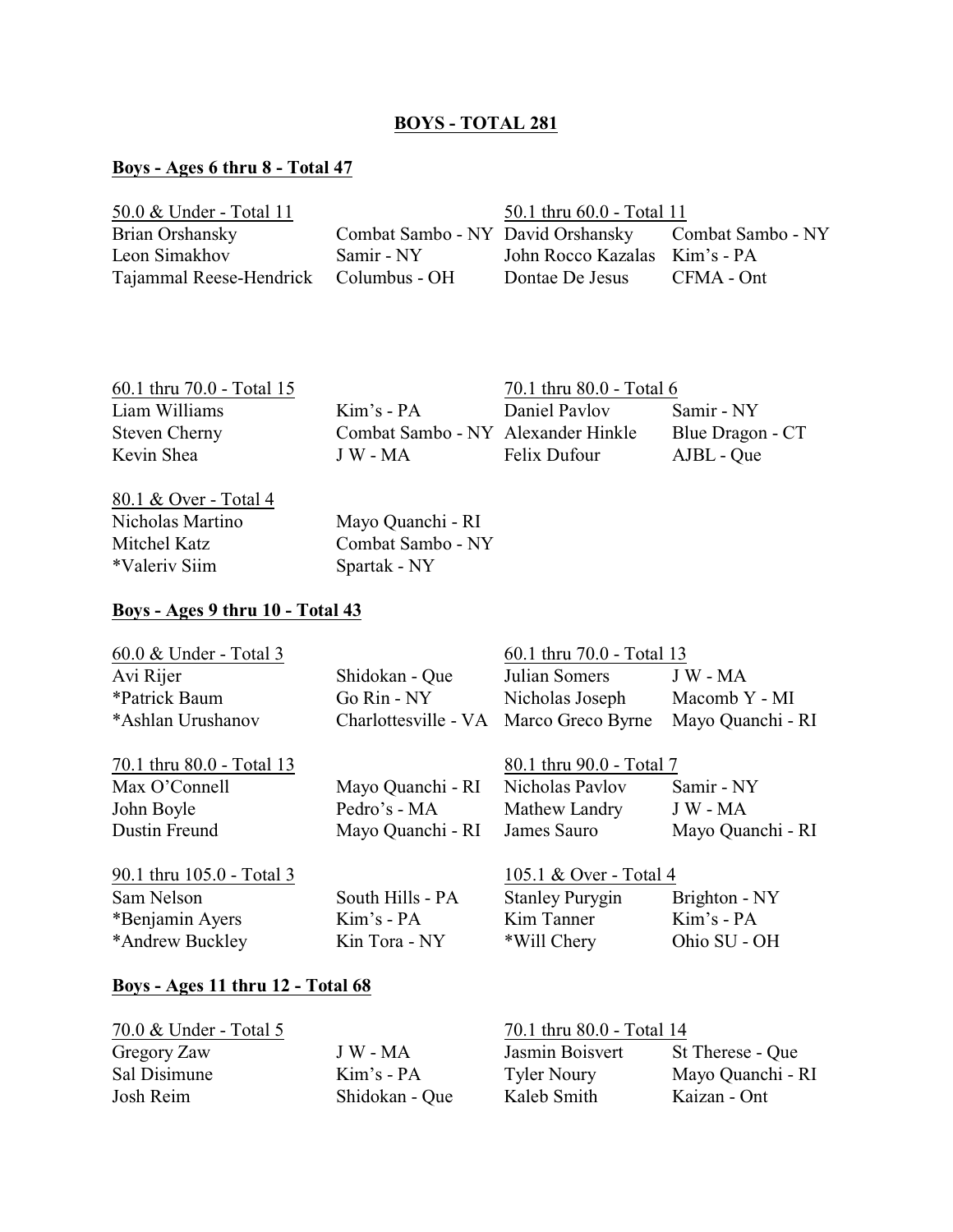| 80.1 thru 90.0 - Total 15   |                              | 90.1 thru 100.0 - Total 13 |                                     |
|-----------------------------|------------------------------|----------------------------|-------------------------------------|
| Serge Bouyssou              | Mayo Quanchi - RI            | <b>Terrance Acker</b>      | Kin Tora - NY                       |
| Marcus Chan                 | Sheffield - Ont              | Kim Tyler                  | Kim's - PA                          |
| Joshua Noury                | Mayo Quanchi - RI Mark Boyle |                            | Pedro's - MA                        |
| 100.1 thru 115.0 - Total 13 |                              | 115.1 thru 130.0 - Total 5 |                                     |
| Petro Poklitar              | AMS - Oue                    |                            | Louis Krieber-Gagnon Shidokan - Oue |

John Medeiros Taki Gawa - MA Rafail Avshalumov

Petro Polis Krieber-Gagnon Cours<br>
Ridokan - Ont Alexandre Lefebure Steven Bric Kidokan - Ont Alexandre Lefebure Multikyo - Que

| 130.1 & Over - Total 3 |                  |
|------------------------|------------------|
| Phillip Leeman         | Kaizen - Ont     |
| *Alex Ortiz            | Gentle Way - CT  |
| *Lincoln All           | Bushido Kai - NY |

#### **Boys - Ages 13 thru 14 - Total 65**

Benoit Arsenault-Dionne

| 90.0 & Under - Total 5                   |                       |                                                           | 90.1 thru 100.0 - Total 13 (Modified 13-15) |
|------------------------------------------|-----------------------|-----------------------------------------------------------|---------------------------------------------|
| Moris Peysakhov                          | Samir - NY            | Anthony Sek                                               | Mayo Quanchi - RI                           |
| Cameron Pezza                            | Mayo Quanchi - RI     | Samuel Tremblay                                           | Multikyo - Que                              |
| Ibragim Urushonov                        |                       | Chalrlottesville - VA Jean-Philippe Nepton Multikyo - Que |                                             |
|                                          |                       |                                                           |                                             |
| 100.1 thru 115.0 - Total 12              |                       | 115.1 thru 130.0 - Total 12                               |                                             |
| <b>Everet DeSilets</b>                   | Mayo Quanchi - RI     | Ricondo Cole                                              | Mayo Quanchi - RI                           |
| Nicholas DeBartolo                       | Shidokan - Que        | Julien Courchesne                                         | St Paul - Que                               |
| Tyler Kamino                             | Kidokan - Ont         | Ibraim Mushtalov                                          | Charlottesville - VA                        |
| 130.1 thru 145.0 - Total 9               |                       | 145.1 thru 168.7 - Total 7                                |                                             |
| Anendi Morales                           | Islanena - PR         | Devante Tiller                                            | South Hills - PA                            |
|                                          |                       |                                                           |                                             |
| Ryan Vanderhart                          | Bushido-Kai Amer - OH | Julien Mitchell                                           | Selkirk - MAN                               |
| Guillaume Mouroco                        | St Theresa - Que      | Jonathan LeFebure                                         | Multikyo - Que                              |
| 175.1 thru 201.0 - Total 4               |                       | 250.0 thru 256 - Total 3                                  |                                             |
| Mathias Tardif                           | St Paul - Que         | Rafael Ferrer                                             | Los Deportes - PR                           |
| Akbar Iminov                             | Spartak - NY          | *Viktor Pedchenko                                         | Liberty Bell - PA                           |
| *Kevin Favers                            | Columbus - OH         | *Keegan McBride                                           | Pamwa - Sask                                |
|                                          |                       |                                                           |                                             |
| <b>Boys - Ages 15 thru 16 - Total 58</b> |                       |                                                           |                                             |
| 121.0 & Under - Total 10                 |                       | 121.1 thru 132.0 - Total 11                               |                                             |
| Alexandre DiBartolo                      | Shidokan - Que        | <b>Austin Cook</b>                                        | Bushido - NC                                |

Max Benjamin ITC - NY David Peysakhov Samir - NY<br>Benoit Arsenault-Dionne Beloeil - Que Alex Haye Mayo Quanchi - RI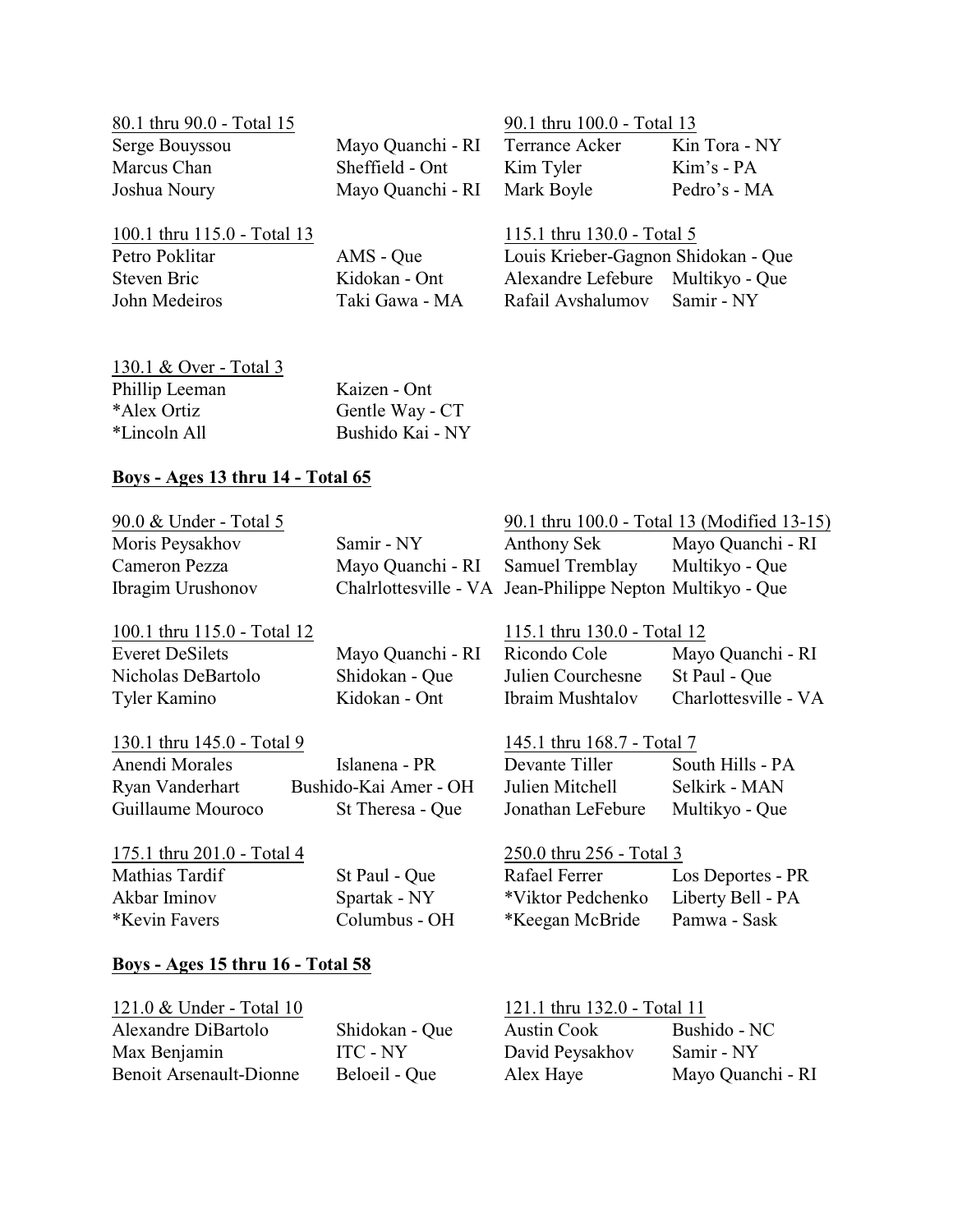| 132.1 thru 145.0 - Total 12 |                   | 145.1 thru 160.0 - Total 13 |                   |
|-----------------------------|-------------------|-----------------------------|-------------------|
| Alex Cote                   | Jonquiere - Que   | Greg Young                  | Kawasaki - Ont    |
| Yan Kafarsky                | Spartak - NY      | Robin Tremblay              | Jonquiere - Que   |
| Mathias Bouchard            | Jonquiere - Que   | Dzmitry Tsiarutski          | Combat Sambo - NY |
| 160.1 thru 178.0 - Total 6  |                   | 178.1 thru 200.0 - Total 3  |                   |
| <b>Clarence Thomas</b>      | Legrosports - NY  | Emmanupel Diaz              | Los Deportes - PR |
| Antonie Rivera              | Los Deportes - PR | *Mack Richardson            | Legrosports - NY  |
| Disqualified $3rd$ Place    |                   | *Tim Beckett                | Selkirk - Man     |
|                             |                   |                             |                   |
|                             |                   |                             |                   |

201.0 & Over - Total 3 Igor Basilevich Spartak - NY<br>\*Victor Pedchenko Liberty Bell - PA \*Victor Pedchenko<br>
\*James Colp<br>
Selkirk - Man \*James Colp

### **SENIOR WOMEN - TOTAL 48**

### **Women Div 1-F - Total 39**

| 48 KG & Under - Total 5      |                   | 48.1 thru 52.0 KG - Total 5            |                   |
|------------------------------|-------------------|----------------------------------------|-------------------|
| Katelyn Bouyssou             | Mayo Quanchi - RI | Emilie Lessaro Mercier Jonquiere - Que |                   |
| Amanda Gomez                 | Tohoku - MA       | Sandra Chevalier                       | Mayo Quanchi - RI |
| Inna Rokhvara                | Liberty Bell - PA | Madison Hatch                          | Mayo Quanchi - RI |
| 52.1 thru 57.0 KG - Total 10 |                   | 57.1 thru 63.0 KG - Total 6            |                   |
| Paula Sitek                  | Philadelphia - PA | Maria Perez                            | Los DePortes - PR |
| Kimberly Carpenter           | Jason Morris      | Marie-eve Forget                       | AMS - Que         |
| Aslee Saulnier               | Kidokan           | Nancy Marroquim                        | Tech - NJ         |
| 63.1 thru 70.0 KG - Total 8  |                   | 78.0 thru 82.7 KG - Total 3            |                   |
| Malinda Bridges              | Mayo Quanchi - RI | <b>Tracy Angus</b>                     | Full Circle - Ont |
| Kat Von Boxmeer              | Full Circle - Ont | *Ashley McBride                        | Panwa - Sask      |
| Natalie Mitura               | Mayo Quanchi - RI | *Kagleigh McAuliff Bushido Kai - NY    |                   |
| 91.4 thru 114.0 KG - Total 2 |                   |                                        |                   |

| Nanushka St-Pre | Legrosports - NY |
|-----------------|------------------|
| *Sharonda Enos  | US Youth - NY    |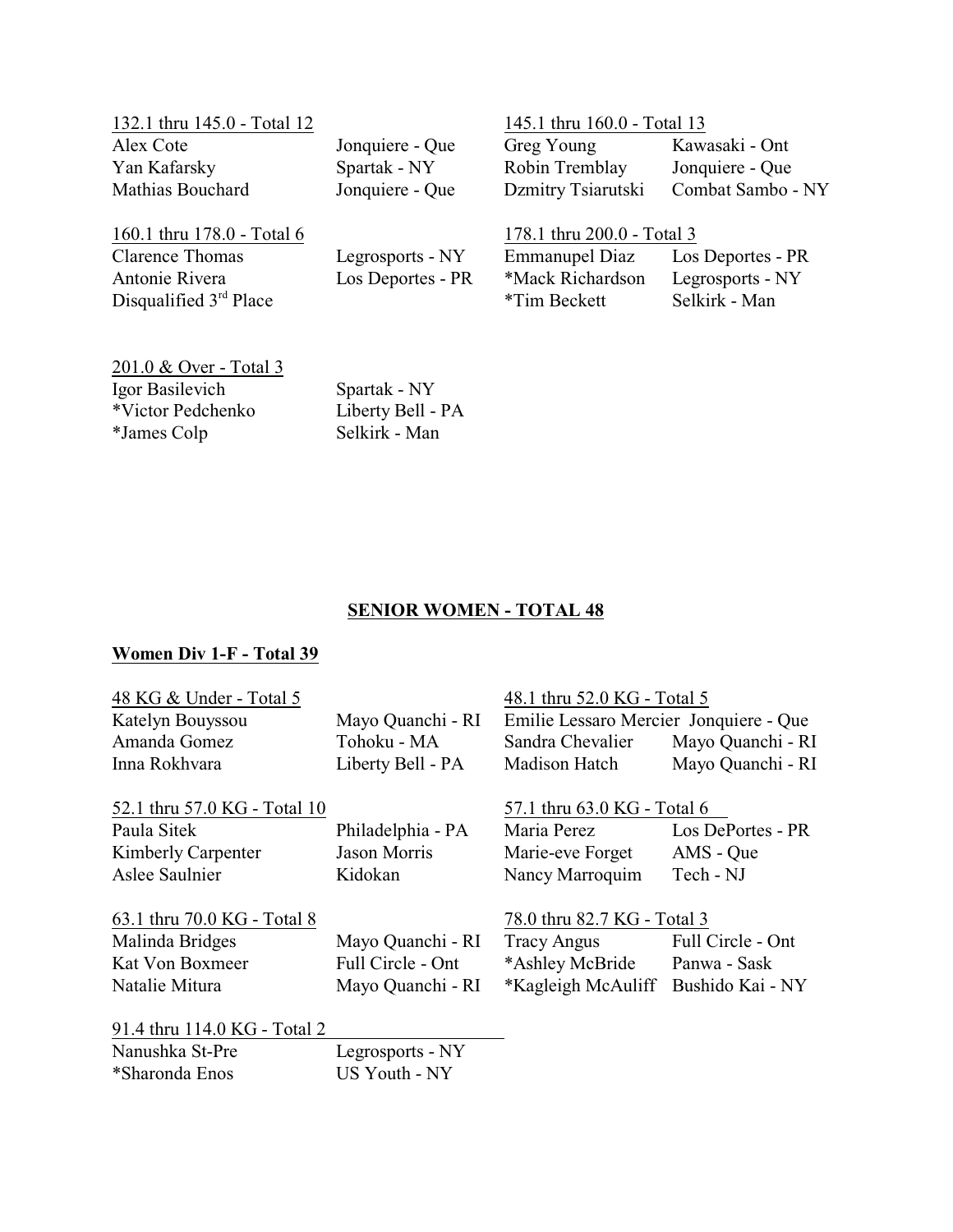#### **Women Masters - Total 6**

| 63 KG $&$ Under - Total 3 |                    | 63.1 thru 70 KG - Total 3 |                     |
|---------------------------|--------------------|---------------------------|---------------------|
| Diana Weisbach            | Paladin - MA       | Jacqui Lloyd              | British Forces - UK |
| *Maria Didio              | Combat Judo - NY   | *Elena Vinogradov         | Takahashi - Ont     |
| *Tamara Hemingway         | Cranford Judo - NJ | *Shandra Smith            | Fox Valley - WI     |

#### **Women's Special Division - No Points**

| Nanoushka St Pre | Legrosports - NY |
|------------------|------------------|
| Sharonda Enos    | US Youths - NY   |
| Ashley McBride   | Panwa - Sask     |

#### **SENIOR MEN - TOTAL 154**

#### **Division 1-M (Rokkyu thru Yonkyu) - Total 26**

| 60.0 KG & Under - Total 4   |                      | 60.1 thru 66.0 KG - 3       |                   |
|-----------------------------|----------------------|-----------------------------|-------------------|
| Alex Hayek                  | Mayo Quanchi - RI    | Eric Reed                   | US Youth - NY     |
| Neldo Angeles               | San Yarna Bushi - NY | *Ed German                  | Mayo Quanchi - RI |
| *Jared Burrows              | Mayo Quanchi - RI    | *Alex Mottern               | Bushido-Kai - NY  |
| 66.1 thru 73.0 KG - Total 9 |                      | 73.1 thru 81.0 KG - Total 3 |                   |
| Alfredo Aquino              | Los DePortes - PR    | Patrick Sainsurin           | Mayo Quanchi - RI |
|                             |                      |                             |                   |
| Devante Tiller              | South Hills - PA     | *Mike Morone                | Bushido Kai - NY  |
| Giovanni Sweeting           | Legrosports - NY     | *Eddie Brito                | Moreau's - NH     |

89.4 thru 100 KG - Total 4<br>James Melfi Jr Portsmouth - NH William Setter Bush

Judosphere - Que

James Melfi Jr Portsmouth - NH William Setter Bushido Kai - NY Jeffrey Jackson Spire Acad - NY \*Tyler Larose Fight Club - On<br>
\*Tommy Wolfe Judosphere - Que \*Jason Miniard Hamilton - OH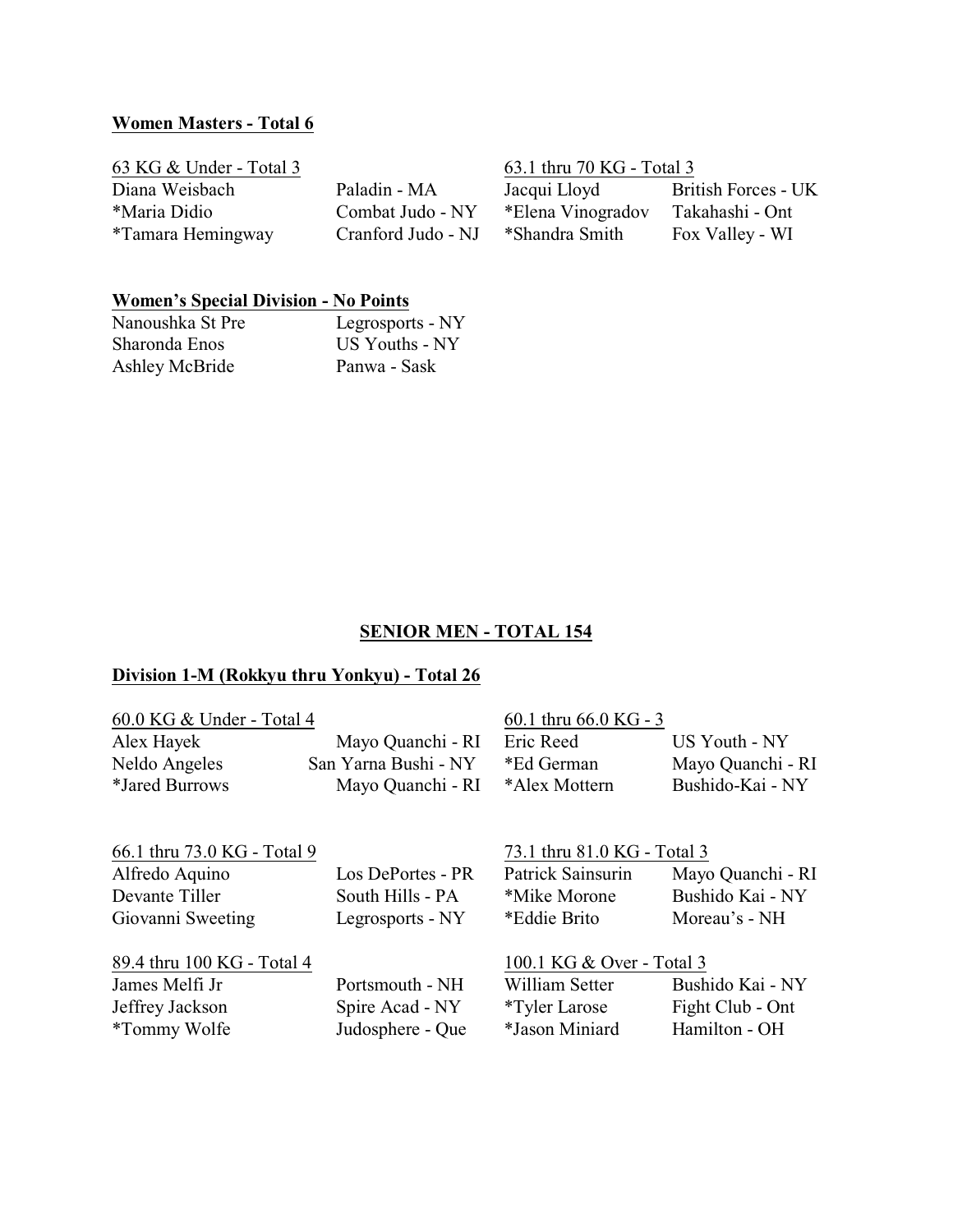### **Division 2-M (Sankyu thru Ikkyu) - Total 45**

| 69.0 KG & Under - Total 7    |                    | 60.1 thru 66.0 KG - Total 8 |                                          |
|------------------------------|--------------------|-----------------------------|------------------------------------------|
| Ricondo Cole                 | Mayo Quanchi - RI  | Mathias Bouchard            | Jonquierre - Que                         |
| Benjamin Ostiguy             | Judosphere - Que   | Alex Cote                   | Jonquierre - Que                         |
| Miguel Joseph                | Legrosports - NY   | Amani Tavarez               | Mayo Quanchi - RI                        |
| 66.1 thru 73.0 KG - Total 12 |                    | 73.1 thru 81.0 KG - Total 8 |                                          |
| Akhmed Mamedou               | Ohio SU - OH       |                             | Emin Sheykhislyamov Prince Albert - Sask |
| <b>Anthony Gugino</b>        | Kin Tora - NY      | David Smith                 | US Youth - NY                            |
| Roman Poklitar               | AMS - Que          | <b>Clarence Thomas</b>      | Legrosports - NY                         |
| 81.1 thru 90.0 KG - Total 8  |                    | 90.1 KG & Over - Total 2    |                                          |
| Huy Truong                   | Japan Judo - Ont   | Karl Markwardt              | US Youth - NY                            |
| Deyan Kolev                  | Chicago Tenri - IL | *Christopher Tamul CCC - NY |                                          |
| Bryan Campbell               | Kanokai - NSC      |                             |                                          |

# **Division 3-M (Dan Grades) - Total 39**

| 60.0 KG & Under - Total 3    |                     | 60.1 thru 66.0 KG - Total 5          |                   |
|------------------------------|---------------------|--------------------------------------|-------------------|
| Jonathan Mendrano            | Los De Porte - PR   | Nick O'Connell                       | Mayo Quanchi - RI |
| *Austin Cook                 | Bushido - NC        | Andrew Stephenson                    | Mayo Quanchi - RI |
| *Shawn Giblin                | Mayo Quanchi - RI   | Sandy North                          | Budokan - FL      |
| 66.1 thru 73.0 KG - Total 6  |                     | 73.1 thru 81.0 KG - Total 14         |                   |
| Radu Brestyan                | Pedro's - MA        | Harry St Leger                       | Legrosports - NY  |
| Laurence Martin              | British Forces - UK | Phil Farabaugh                       | South Hills - PA  |
| Phillip Morris               | British Forces - UK | Christopher Round                    | Pedro's - MA      |
| 81, 1 thru 90.0 KG - Total 6 |                     | 90.1 thru 100.0 KG - Total 2         |                   |
| Thomas Moyse                 | British Forces - UK | Dariusc Mikolajczak Legrosports - NY |                   |
| Steven Indalecio             | Kin Tora - NY       | *Joe Schuette                        | Judo America - IA |
| Shea Finnegan                | Finnigan Judo - PA  |                                      |                   |
| 100.1 KG & Over - Total 3    |                     |                                      |                   |
| Chris Sherrington            | British Forces - UK |                                      |                   |
| *Barry Jackman               | Legrosports - NY    |                                      |                   |
| *Joe Schuette                | Judo America - IA   |                                      |                   |